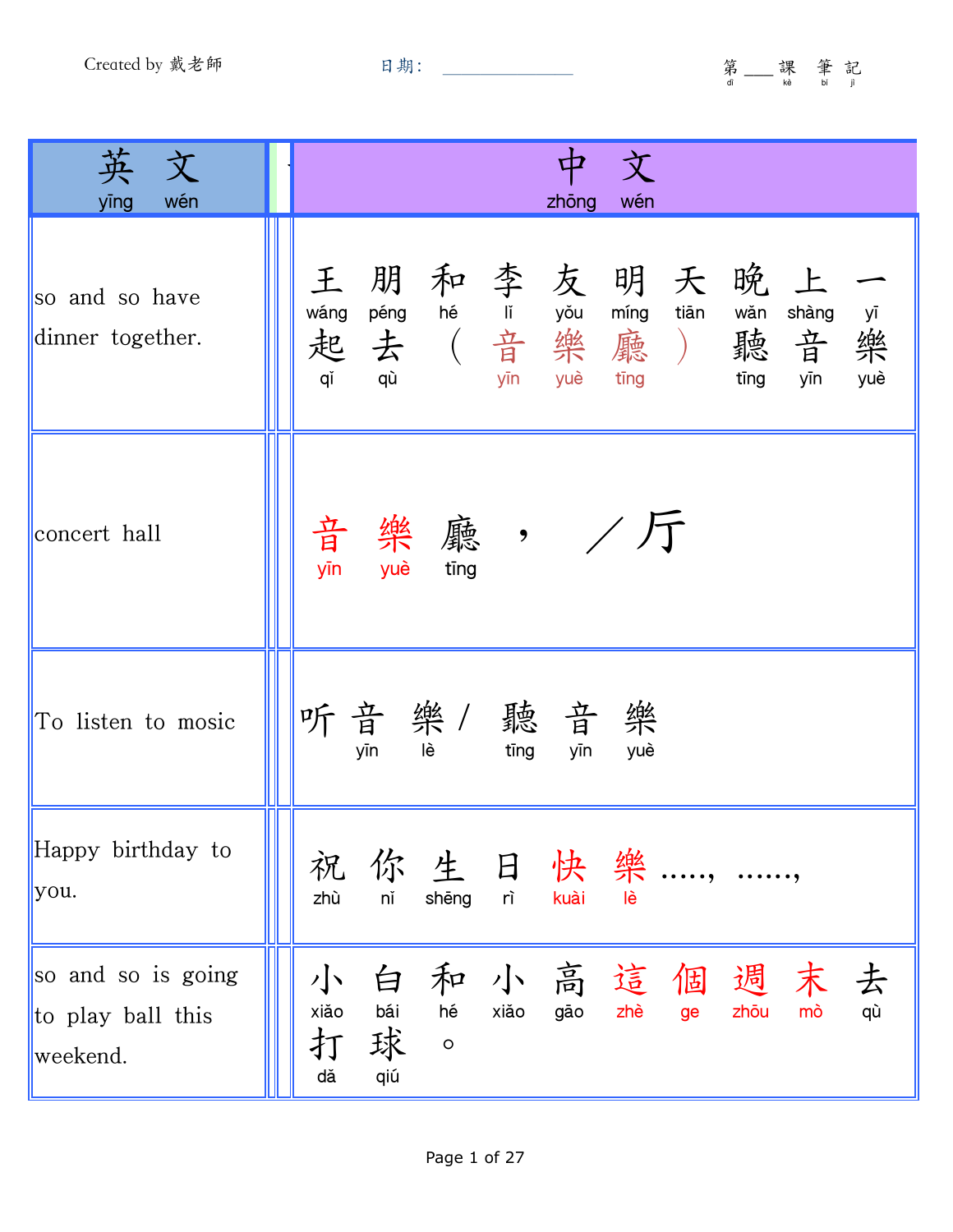Created by 戴老師 日期: \_\_\_\_\_\_\_ 第\_\_\_課 筆記

| We are going<br>to a<br>moive this Thursday.                   |      | 我<br>wŏ<br>影<br><u>vǐna</u>         | 們<br>men<br>$\circ$                    | 廷<br>zhè              | 俋<br>ge                         | 星<br>xīng                                       | 期<br>qí                          | 四<br>sì                  | qù                         | kàn           | 電<br>diàn |
|----------------------------------------------------------------|------|-------------------------------------|----------------------------------------|-----------------------|---------------------------------|-------------------------------------------------|----------------------------------|--------------------------|----------------------------|---------------|-----------|
| My mom and dad<br>plan to go for<br>American cuisine<br>today. |      | 我<br>wǒ<br>$F_{\mathcal{L}}$<br>chī | 仓<br>bà<br>美<br>měi                    | 爸<br>bà<br>國<br>guó   | 媽<br>mā<br>菜<br>cài             | 媽<br>mā                                         | 今<br>jīn                         | 天<br>tiān                | 想<br>xiǎng                 | 要<br>yào      | 去<br>qù   |
| We are going to<br>have Amerian cuisine<br>tomorrow night.     |      | 我<br>wǒ                             | 們<br>men<br>$p_{\mathcal{L}}^L$<br>chī | 明<br>míng<br>美<br>měi | 夭<br>tiān<br>國<br>quó           | 晚.<br>wǎn<br>菜<br>cài                           | $\mathsf{E}$<br>shàng<br>$\circ$ | 去<br>qù                  |                            | 想<br>xiǎng    | 要<br>yào  |
| My husband and I<br>are going for a<br>movie tonight.          |      | 我<br>WŎ<br>想<br>xiǎng               | 和<br>hé<br>要<br>yào                    | 我<br>WŎ<br>去<br>qù    | 的<br>de<br>看<br>kàn             | 先<br>xiān<br>電<br>diàn                          | 牛<br>shēng<br>影<br>ying          | 今<br>jīn                 | 夭<br>tiān<br>Blue Jasmine. | 晚<br>wăn      | shàng     |
| Do you go to a<br>movie in the<br>weekend often?               |      | 你<br>nĭ                             | 週<br>zhōu                              | mò                    | 常<br>cháng                      | 常<br>cháng                                      | 去<br>qù                          | 看<br>kàn                 | 電<br>diàn                  | 影<br>yǐng     | 嗎<br>ma   |
| I am busy in the<br>weekends. I need to<br>work. Therefore I   | 1111 | 我<br>wǒ<br>不<br>bú                  | 週<br>末<br>zhōu<br>可以常常去看<br><u>kě</u>  | mò hěn                | máng<br><u>vǐ cháng cháng l</u> | 很忙,我得工作<br><b>WŎ</b><br><u>kàn</u><br><u>aù</u> | děi<br>電<br><u>diàn</u>          | gōng<br>影<br><u>vina</u> | zuò<br>$\circ$             | 所<br>,<br>suǒ | 以<br>уĭ   |
| Hmmm, I don't often <br>go to the movie in<br>the weekend.     |      | 嗯<br>en<br>我<br>wŏ                  | <br>週末不常<br>zhōu<br>mò                 | bú                    | cháng cháng                     | (thinking word)<br>常<br>qù                      | 去看<br>kàn                        | 電<br>diàn                | 影<br>ying                  |               |           |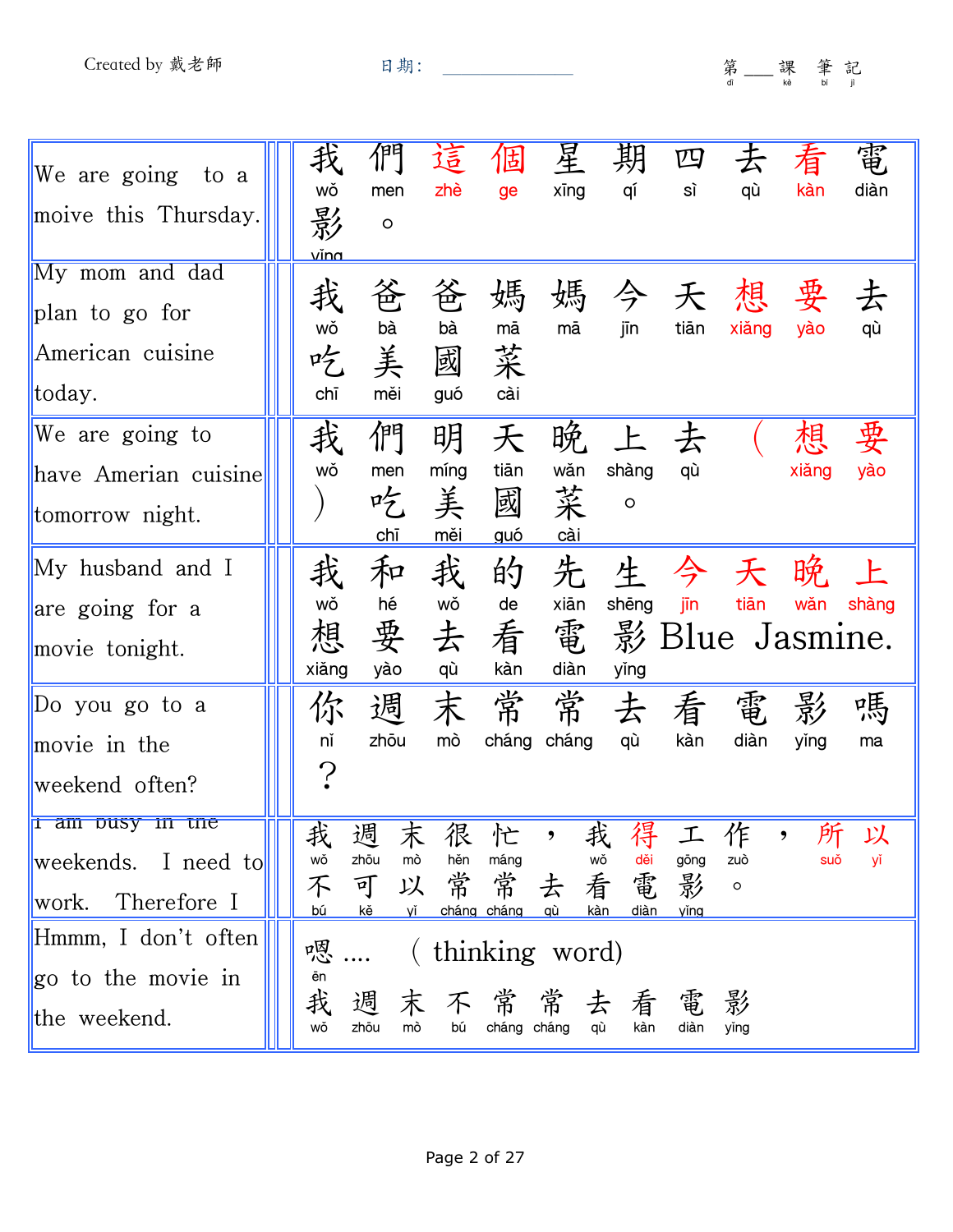## Created by 戴老師 日期: \_\_\_\_\_\_\_ 第\_\_\_課 筆記

| Would you like to<br>go for a movie<br>tonight?                         | wŏ<br>舞<br>wŭ                               | 今<br>jīn<br>$\bullet$ | 天<br>tian<br>好<br>hǎo | wǎn<br>嗎<br>ma                           | 晚上請<br>shàng<br>$\ddot{\cdot}$ | qing       | 你<br>nĭ<br>怎<br>zěn | $\overline{\phantom{m}}$<br>уī<br>麽<br>mo | 起<br>qĭ<br>樣<br>yàng    | 去<br>qù              | 跳<br>tiào |
|-------------------------------------------------------------------------|---------------------------------------------|-----------------------|-----------------------|------------------------------------------|--------------------------------|------------|---------------------|-------------------------------------------|-------------------------|----------------------|-----------|
| Thanks, but I don't<br>like to dance.                                   | 謝<br>xiè<br>$\circ$                         | 謝<br>xiè              | $\pmb{9}$             | $\mathbf{p}$<br>kě                       | 是<br>shì                       | 我<br>WŎ    | bú                  | 喜<br>Χľ                                   | 歡<br>huān               | 跳<br>tiào            | 粦<br>wŭ   |
| Thank u, but I can't dance.                                             | 謝<br>xiè                                    | 謝<br>xiè              | ,                     | 可<br>kě                                  | shì                            | 是我不會<br>wǒ | bú                  | huì                                       | 跳<br>tiào               | wŭ                   | $\circ$   |
| Can't(dance, speak a<br>languageplay a sport.)                          | bú                                          | 會<br>huì              |                       |                                          |                                |            |                     |                                           |                         |                      |           |
| What do you like to do?                                                 | 你<br>nĭ                                     | 想<br>xiǎng            | 要<br>yào              | zuò                                      | 做 什<br>shé                     | 麽<br>me    | $\cdot$ ?           |                                           |                         |                      |           |
| Sometimes I like reading, and<br>sometimes I also like listen to music. | 我<br>有<br>yŏu<br>WŎ<br>樂<br>音<br>yīn<br>yuè | 時<br>shí<br>$\circ$   | 喜<br>候<br>hòu<br>хĭ   | 歡<br>huān                                | 看<br>書<br>kàn<br>shū           | ,          | 有<br>yǒu            | 候<br>時<br>shí<br>hòu                      | 也<br>yě                 | 喜<br>歡<br>хĭ<br>huān | 聽<br>tīng |
| Why is it your treat today?                                             | wèi                                         | shé                   | 麼<br>me               | jīn                                      | tiān                           | nĭ         |                     | 要<br>yào                                  |                         | qing                 | kè        |
| Because it was your treat yesterday,<br>It is my treat today.           | 达<br>yīn<br>gāi                             | 為<br>wèi<br>WŎ        | 你<br>nĭ<br>請<br>qing  | zuó<br>客<br>kè                           | 昨天<br>tiān<br>$\circ$          | 請<br>qing  |                     | 客<br>kè                                   | $\bullet$               | jīn                  | 大<br>tiān |
| Because it was your treat last time<br>It is my treat today.            | 因<br>yīn<br>gāi                             | 為<br>wèi<br>WŎ        | 你<br>nĭ<br>請          | 上<br>shàng<br>客<br><u>pging 3 of key</u> | 次<br>cì<br>$\circ$             | 請<br>qing  |                     | 客<br>kè                                   | $\overline{\mathbf{z}}$ | jīn                  | 大<br>tiān |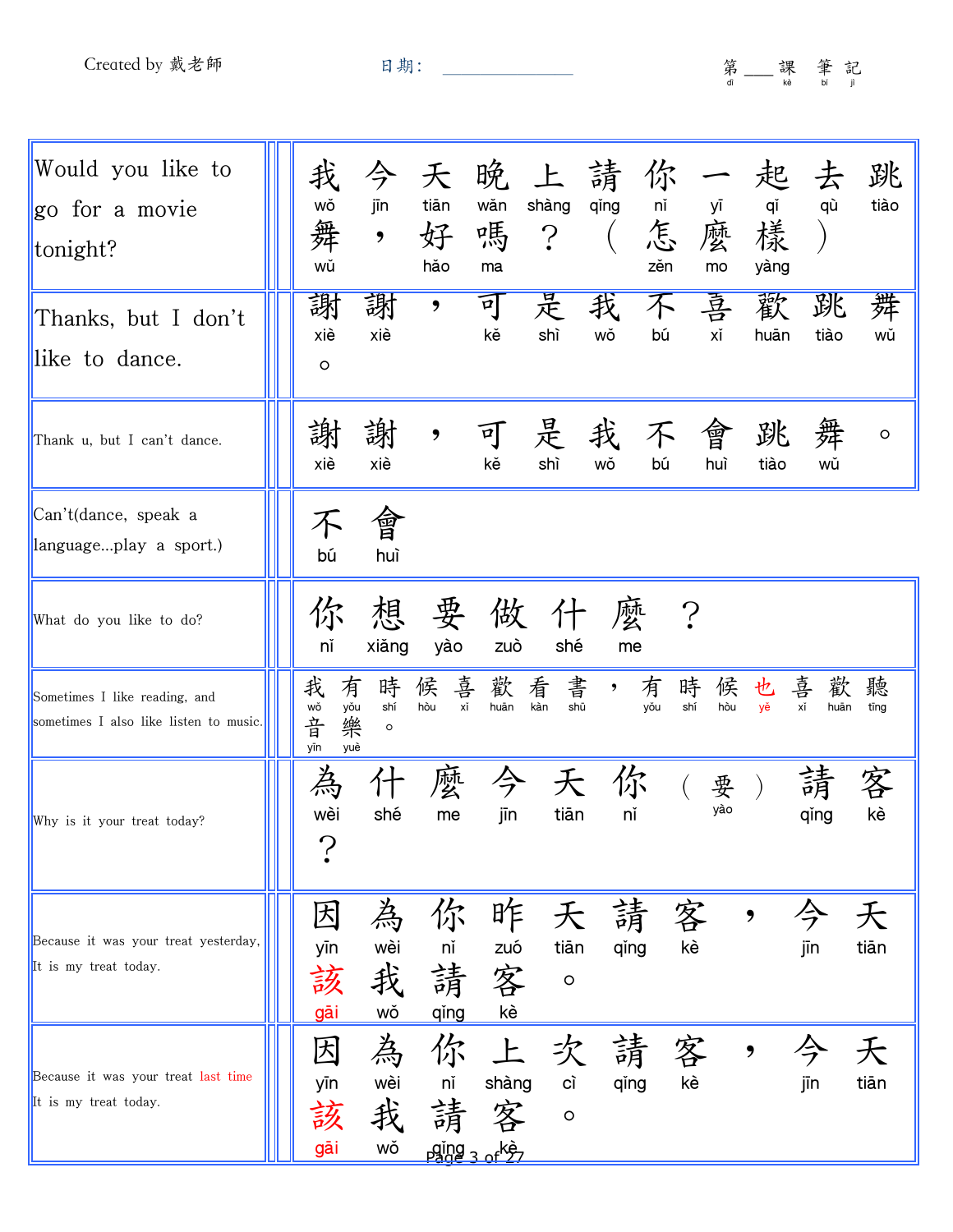Created by 戴老師 日期: \_\_\_\_\_\_\_ 第\_\_\_課 筆記

| You like watching foreign<br>film, right?       | nĭ<br>嗎<br>ma                         | X<br>$\cdot$ ?       | huān         | kàn | 你喜歡看外國<br>wài | guó  | diàn       | 電影<br>yǐng | $\bullet$ | duì       |
|-------------------------------------------------|---------------------------------------|----------------------|--------------|-----|---------------|------|------------|------------|-----------|-----------|
|                                                 | 你<br>$n\tilde{l}$<br>影<br><u>vǐng</u> | 喜<br>XĬ<br>$\cdot$ ? | huān         | bú  | 歡不喜歡看外<br>xǐ  | huān | kàn        | wài        | 國<br>guó  | 電<br>diàn |
| That's correct. I watch<br>foreign films often. | 對<br>duì<br>$\circ$                   | $\bullet$            | 我<br>WŎ      | 常   | cháng cháng   | kàn  | 常看外<br>wài | 國<br>guó   | 電<br>diàn | 影<br>yǐng |
|                                                 |                                       |                      |              |     |               |      |            |            |           |           |
|                                                 |                                       |                      |              |     |               |      |            |            |           |           |
|                                                 |                                       |                      |              |     |               |      |            |            |           |           |
|                                                 |                                       |                      |              |     |               |      |            |            |           |           |
|                                                 |                                       |                      |              |     |               |      |            |            |           |           |
|                                                 |                                       |                      |              |     |               |      |            |            |           |           |
|                                                 |                                       |                      |              |     |               |      |            |            |           |           |
|                                                 |                                       |                      | Page 4 of 27 |     |               |      |            |            |           |           |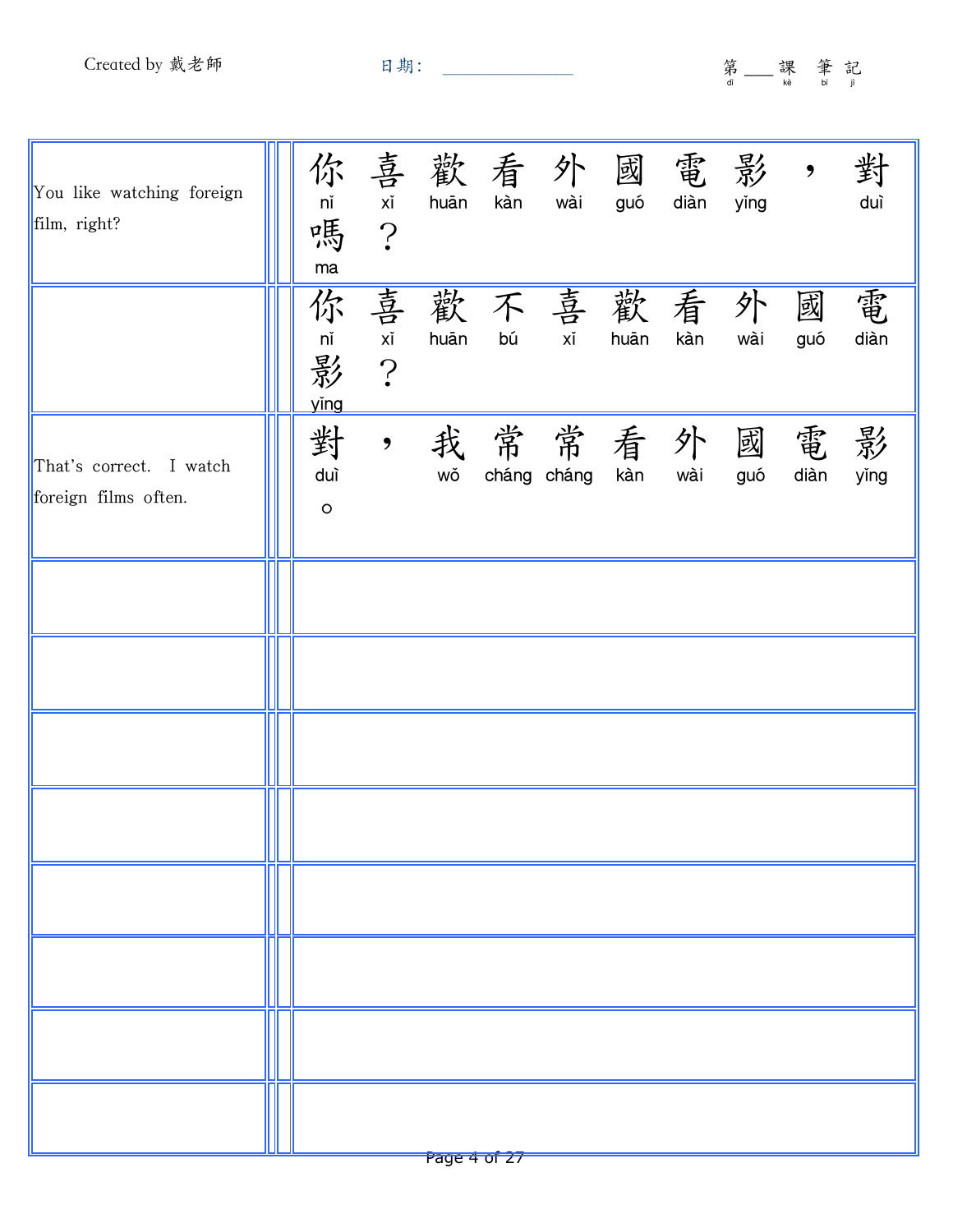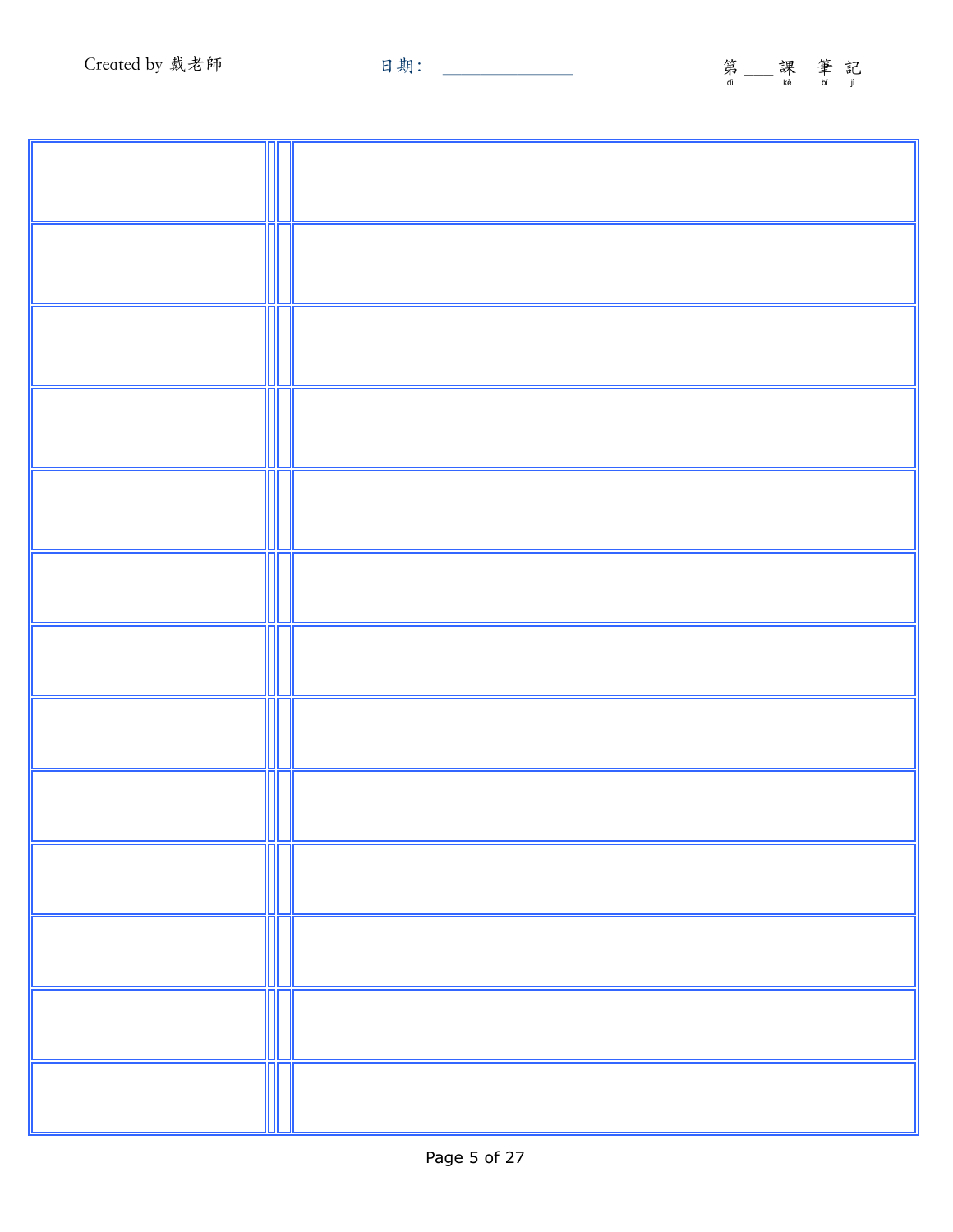| Page 6 of 27 |  |  |  |  |  |  |
|--------------|--|--|--|--|--|--|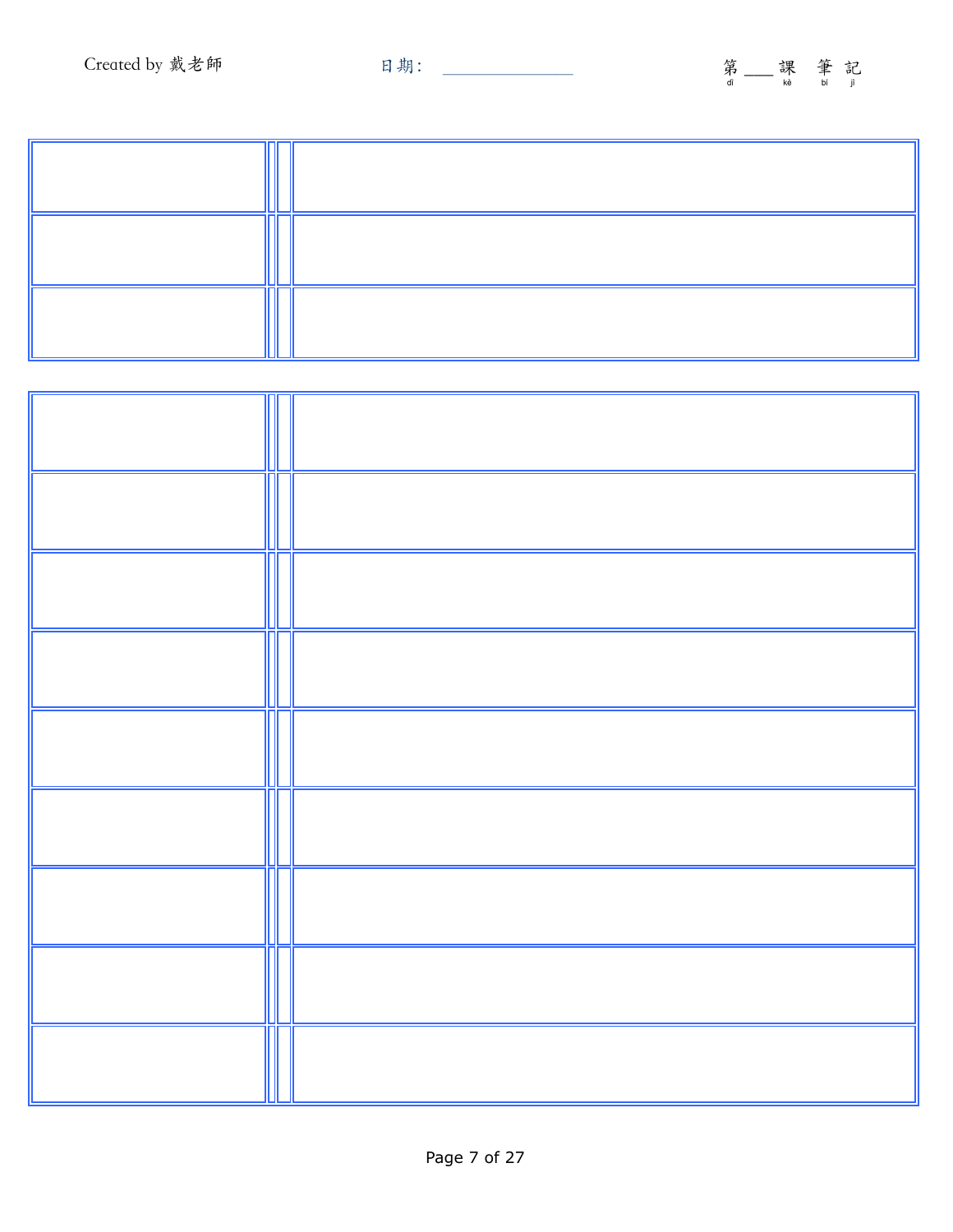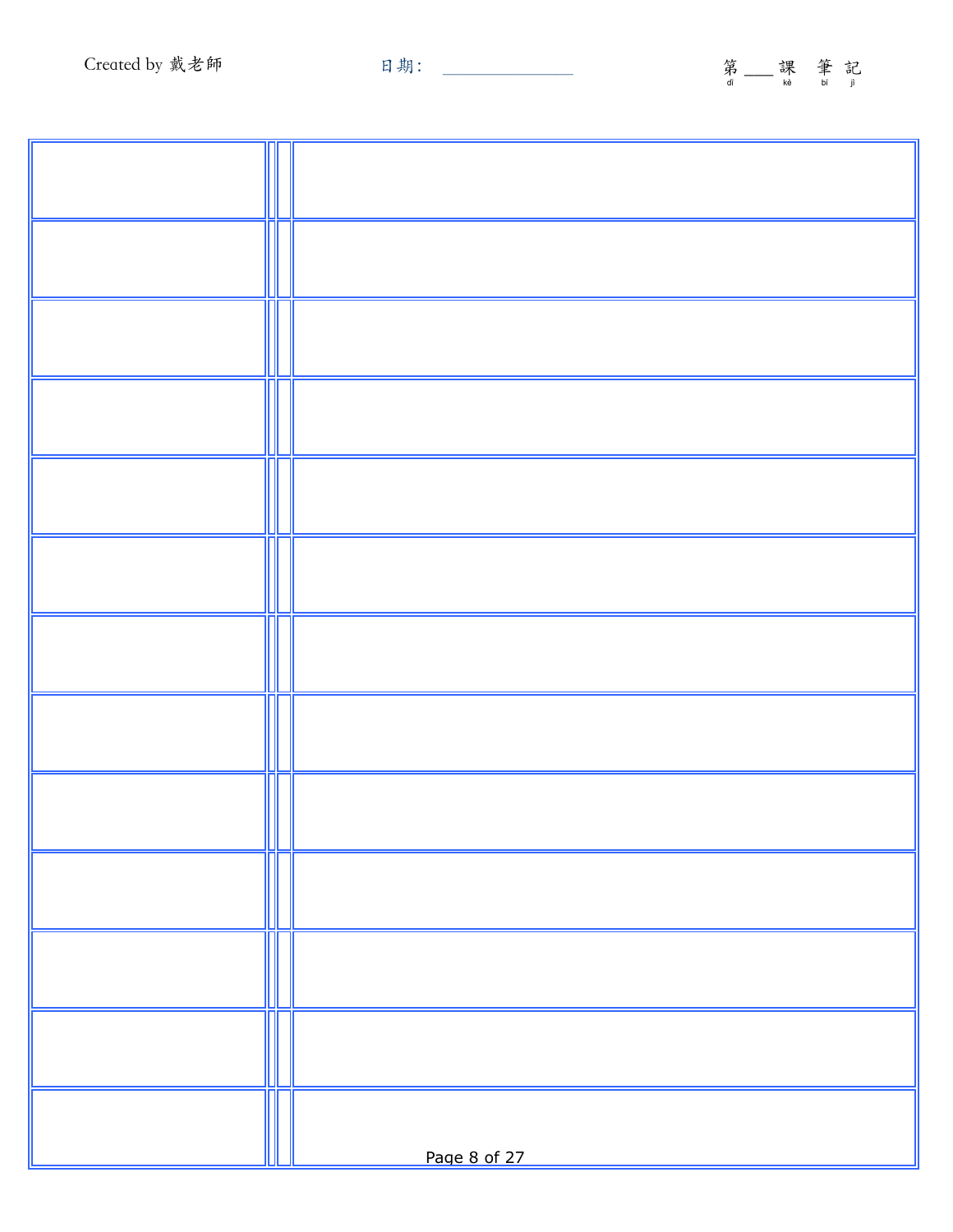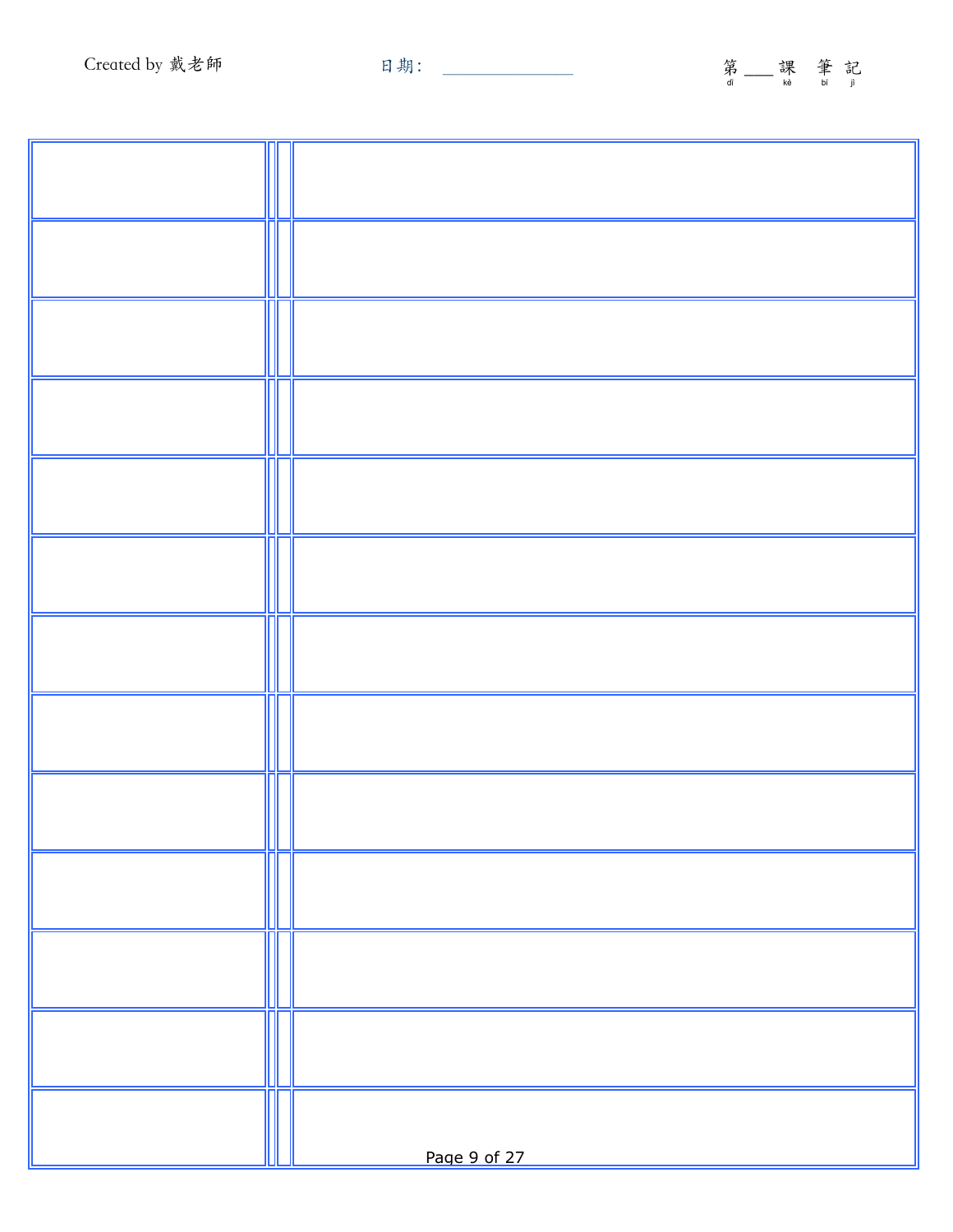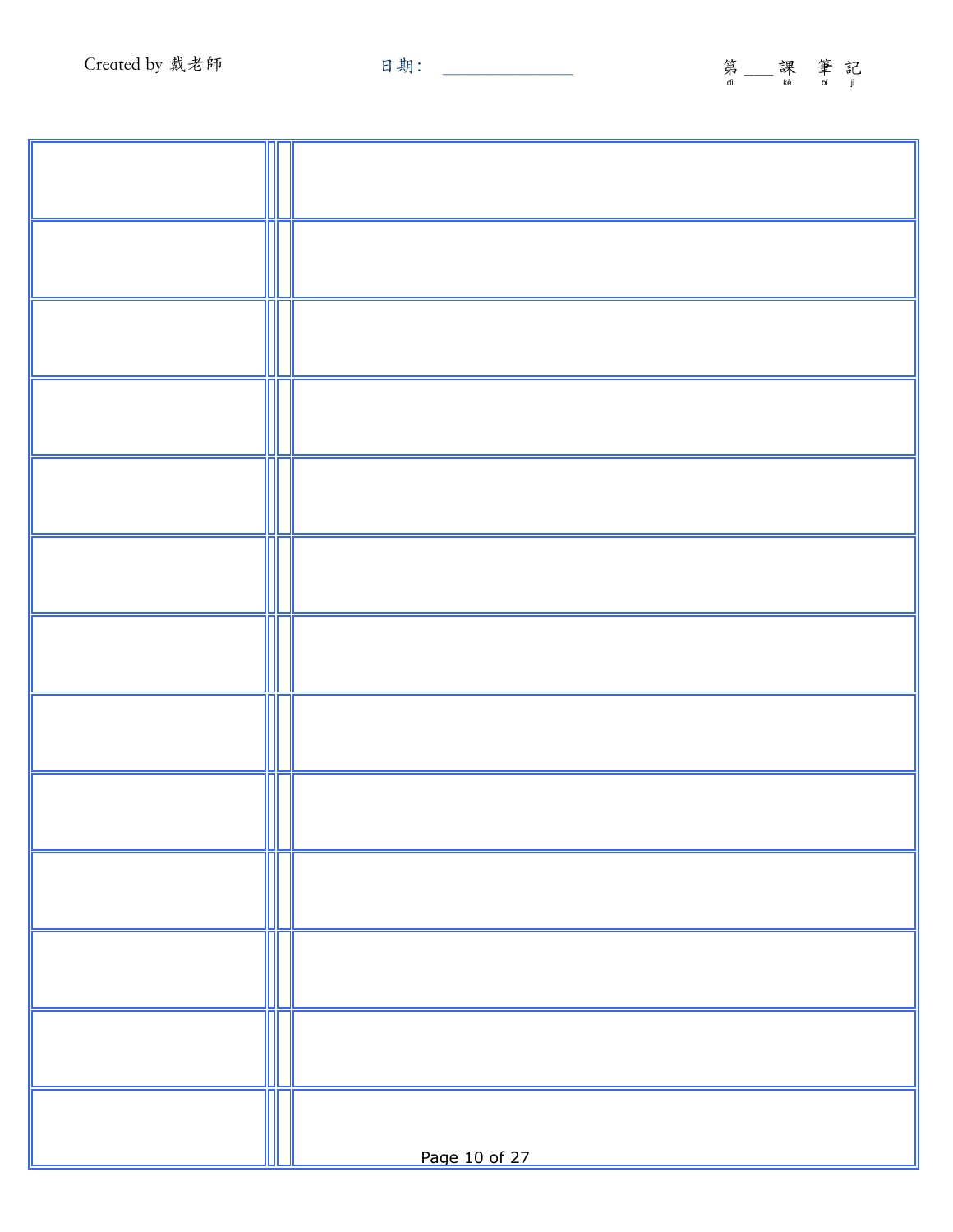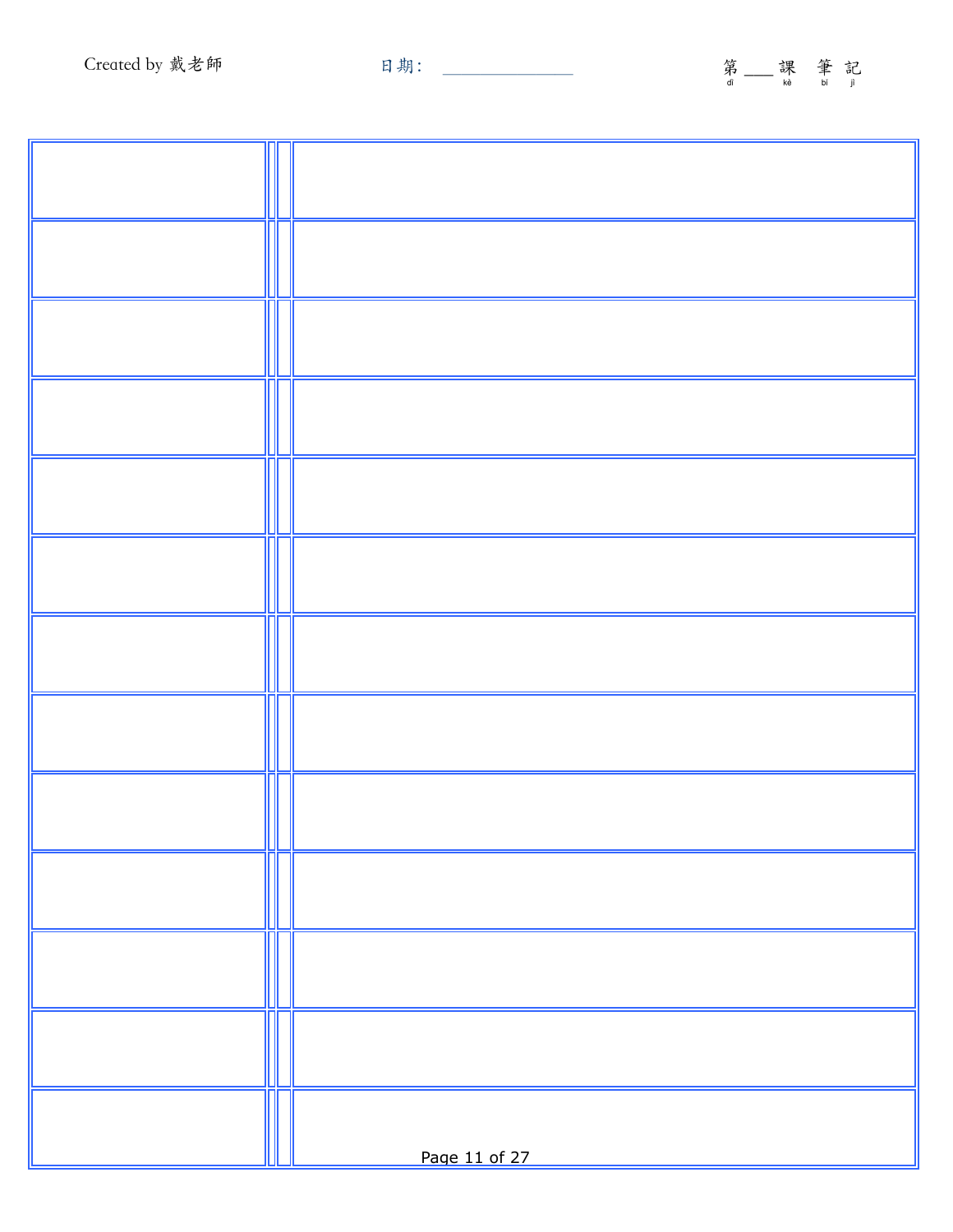| Page 12 of 27 |  |  |  |  |  |  |
|---------------|--|--|--|--|--|--|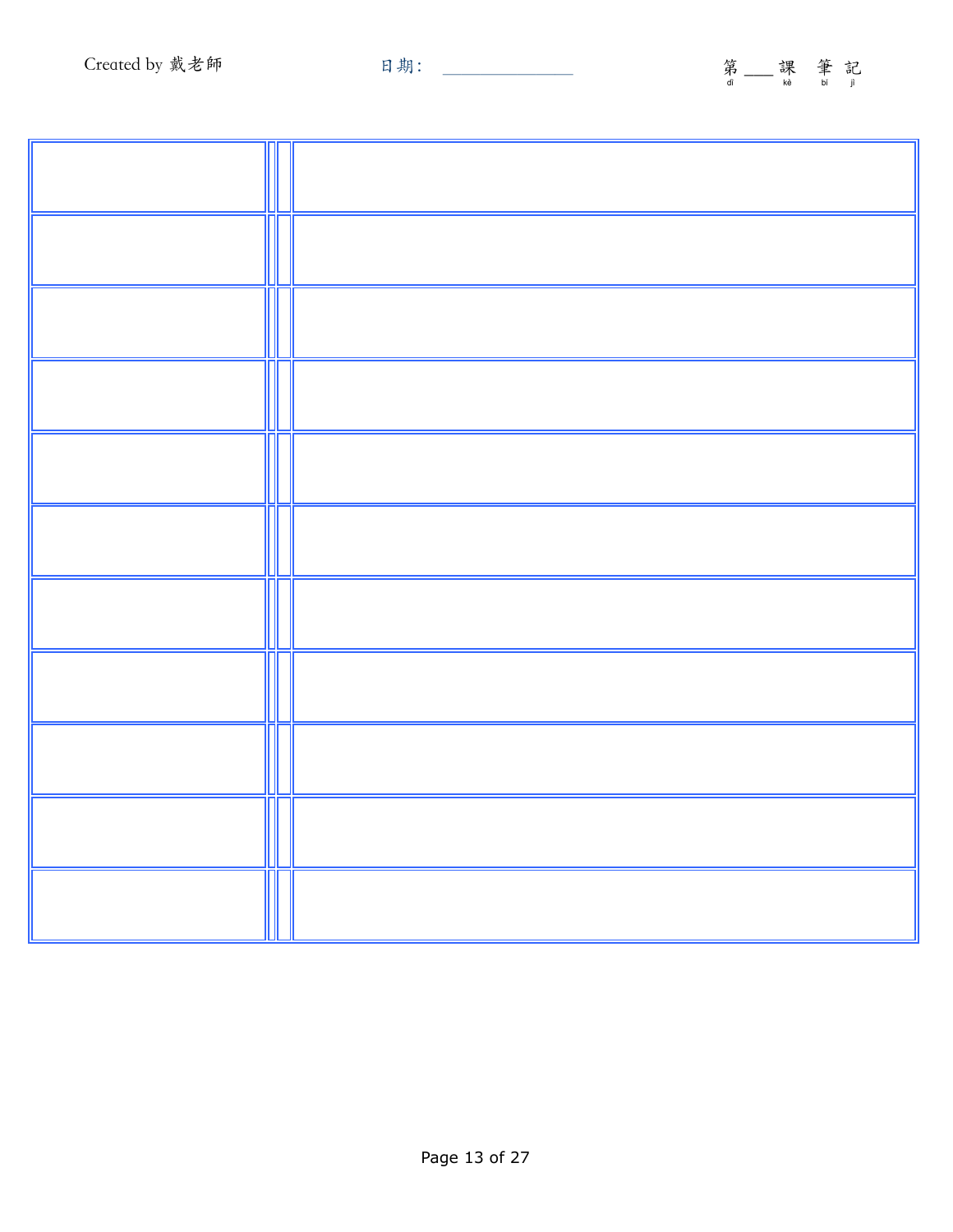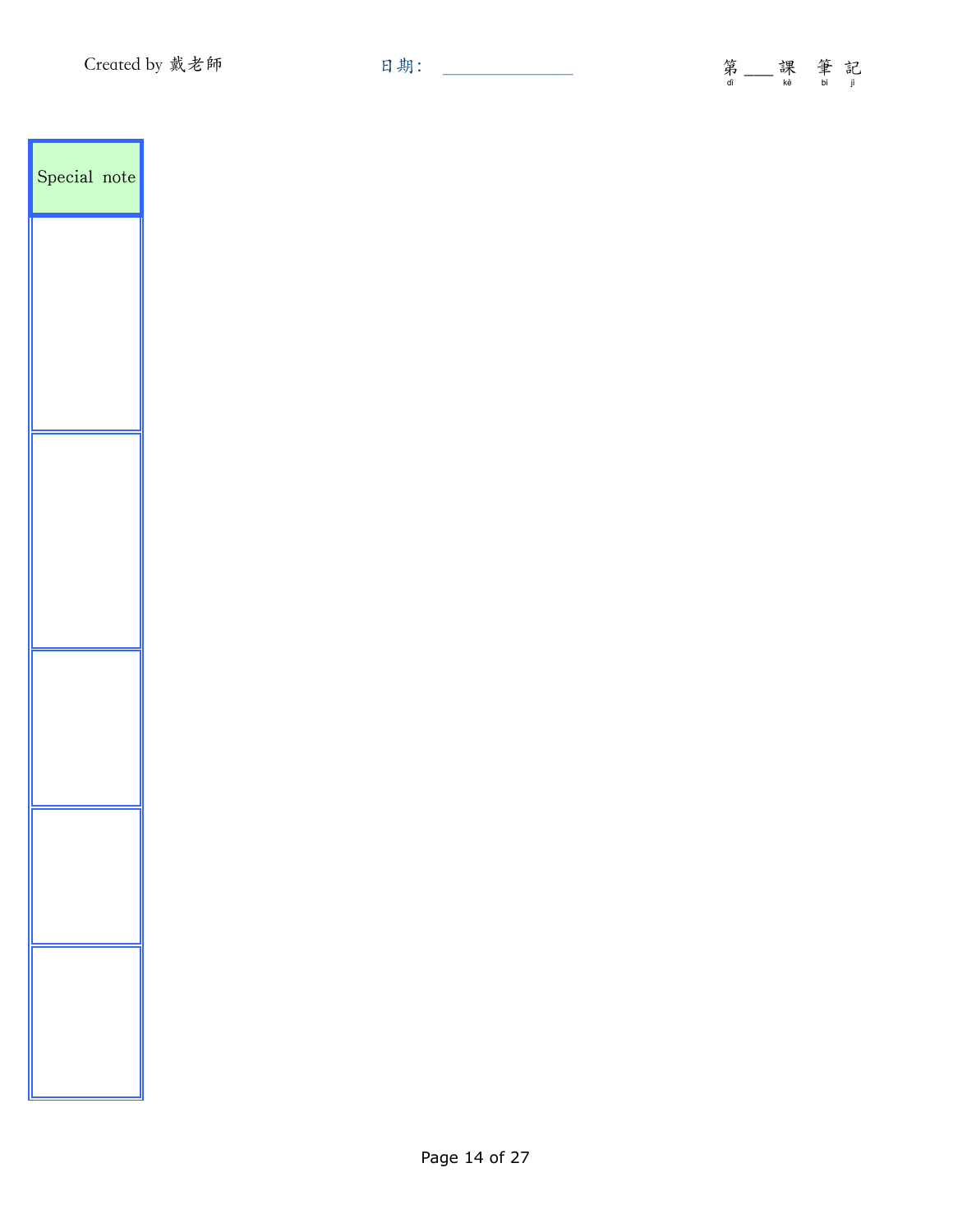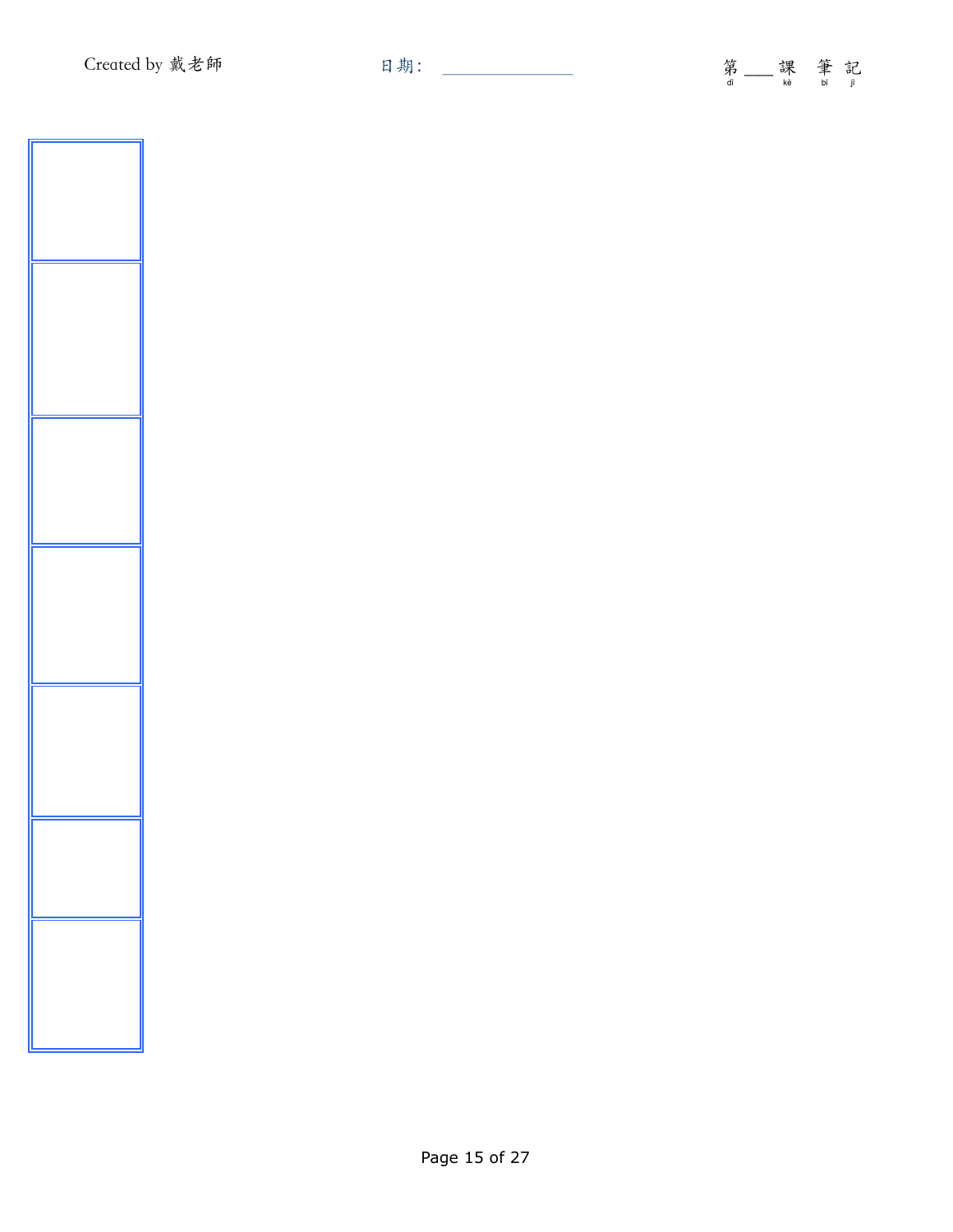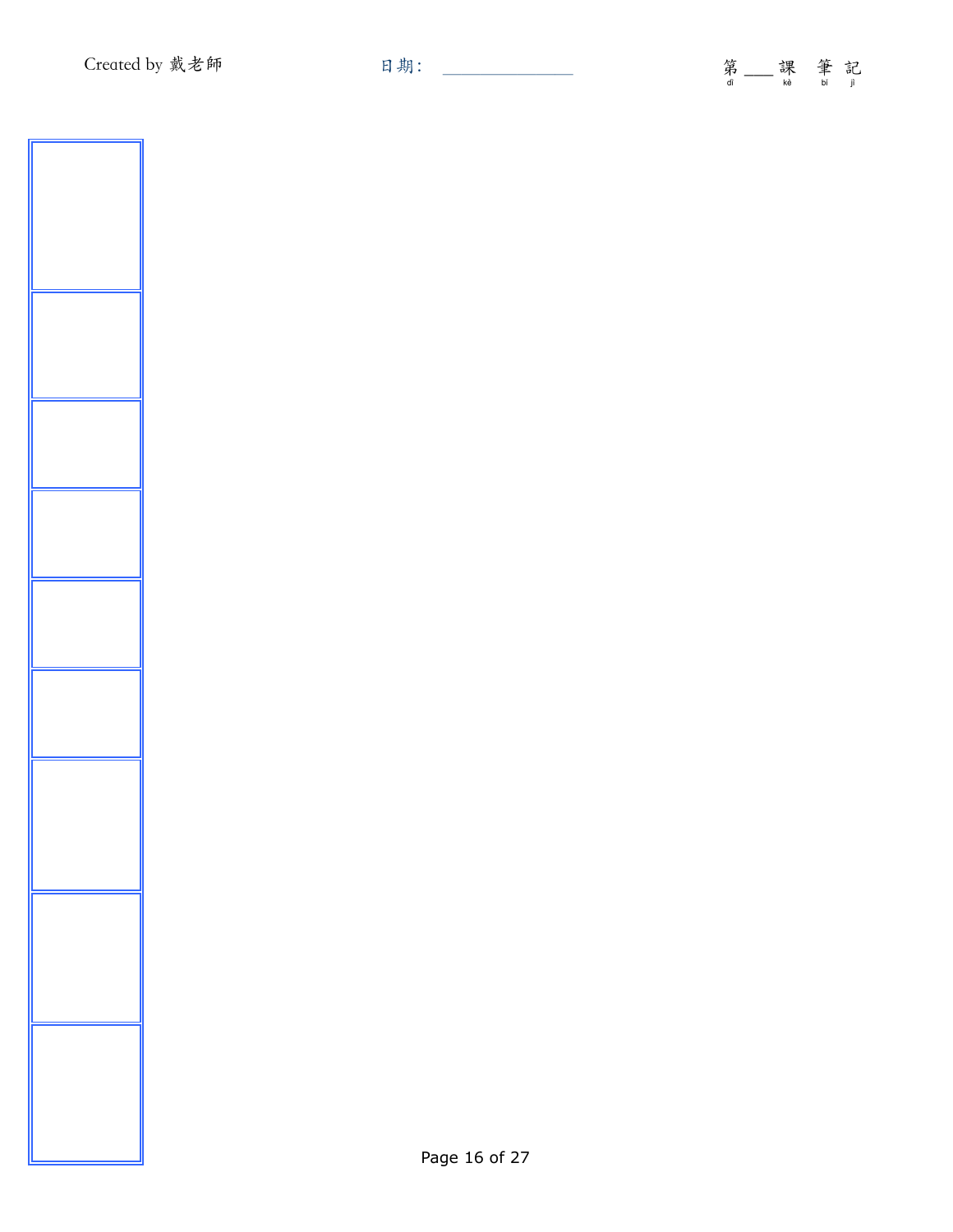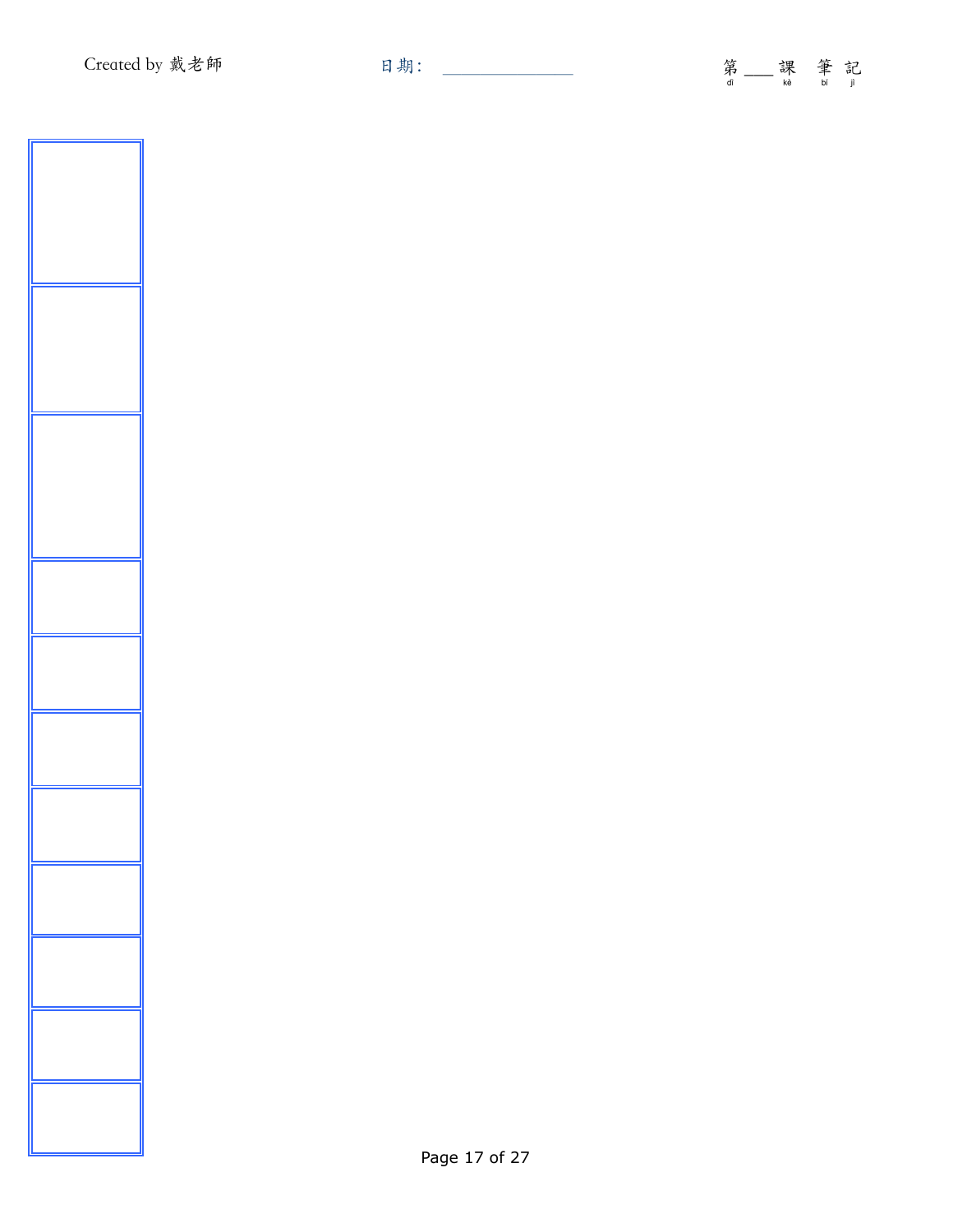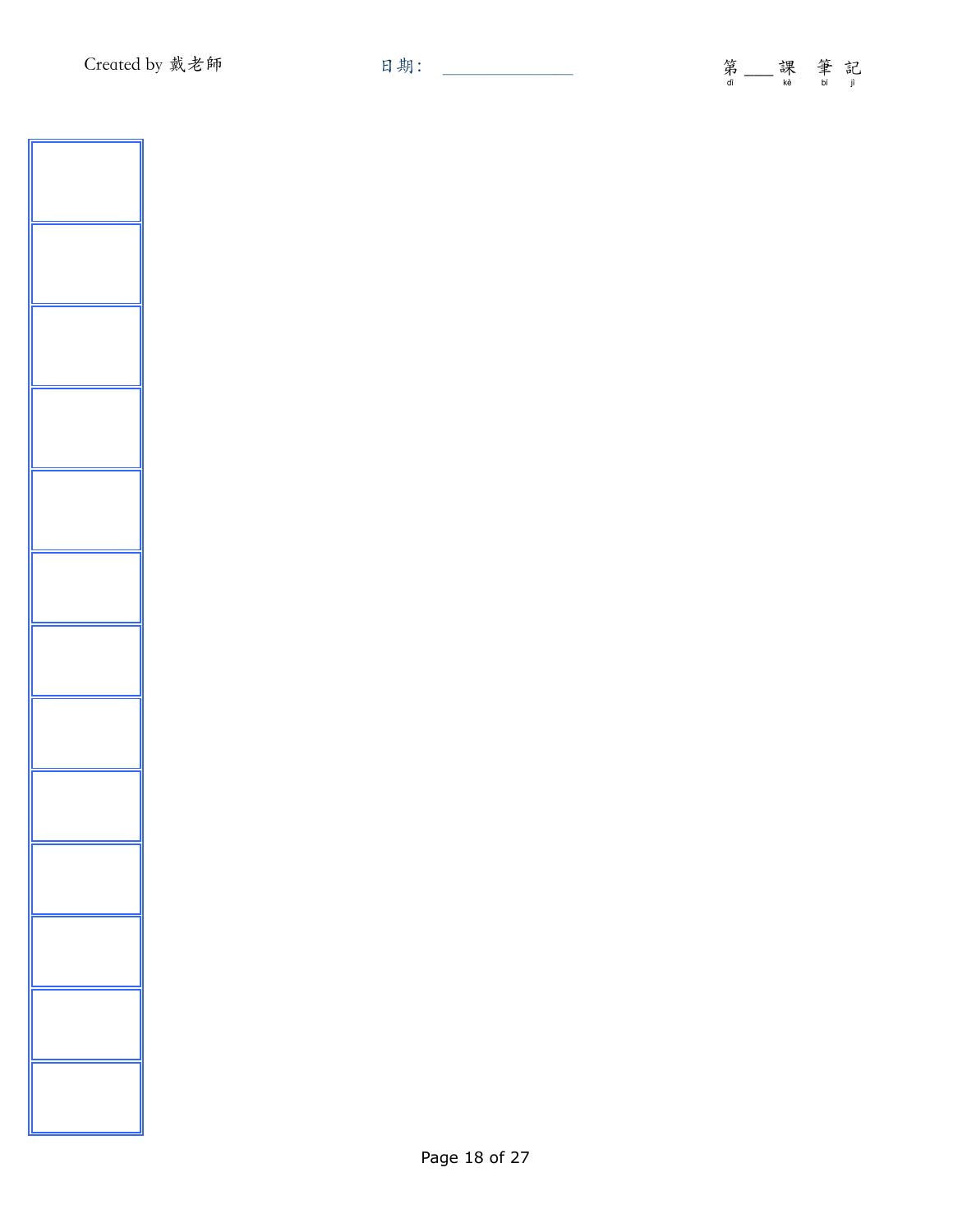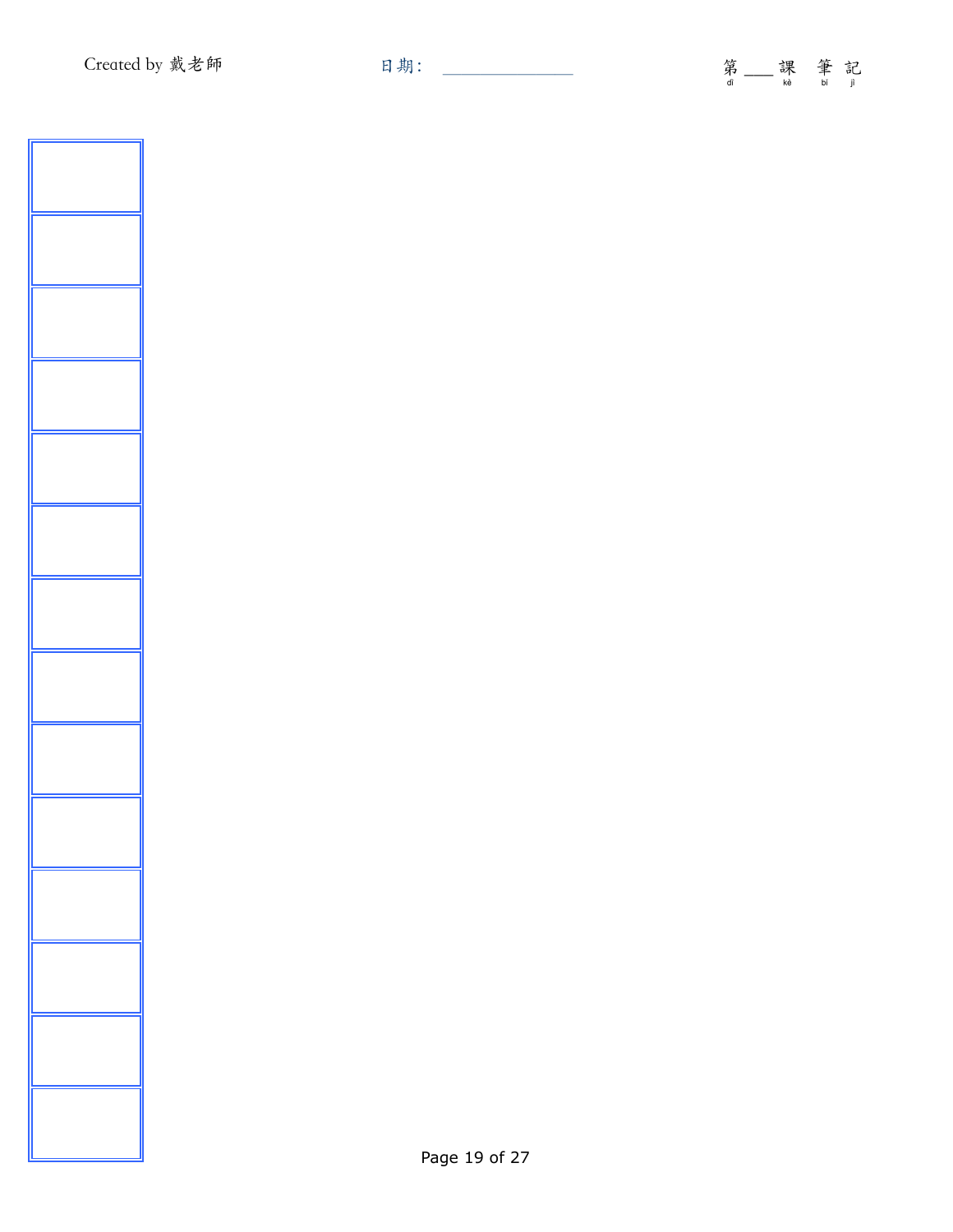

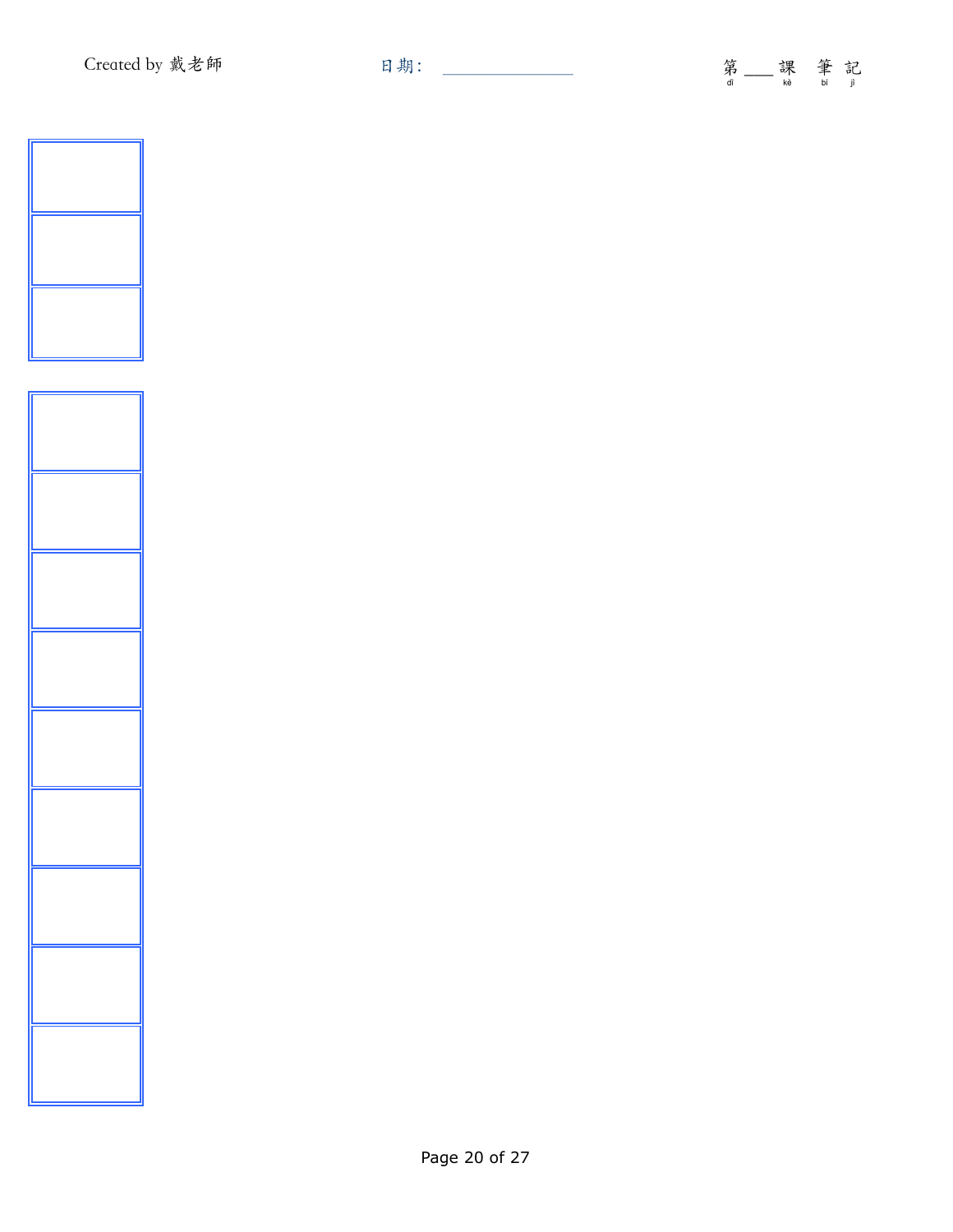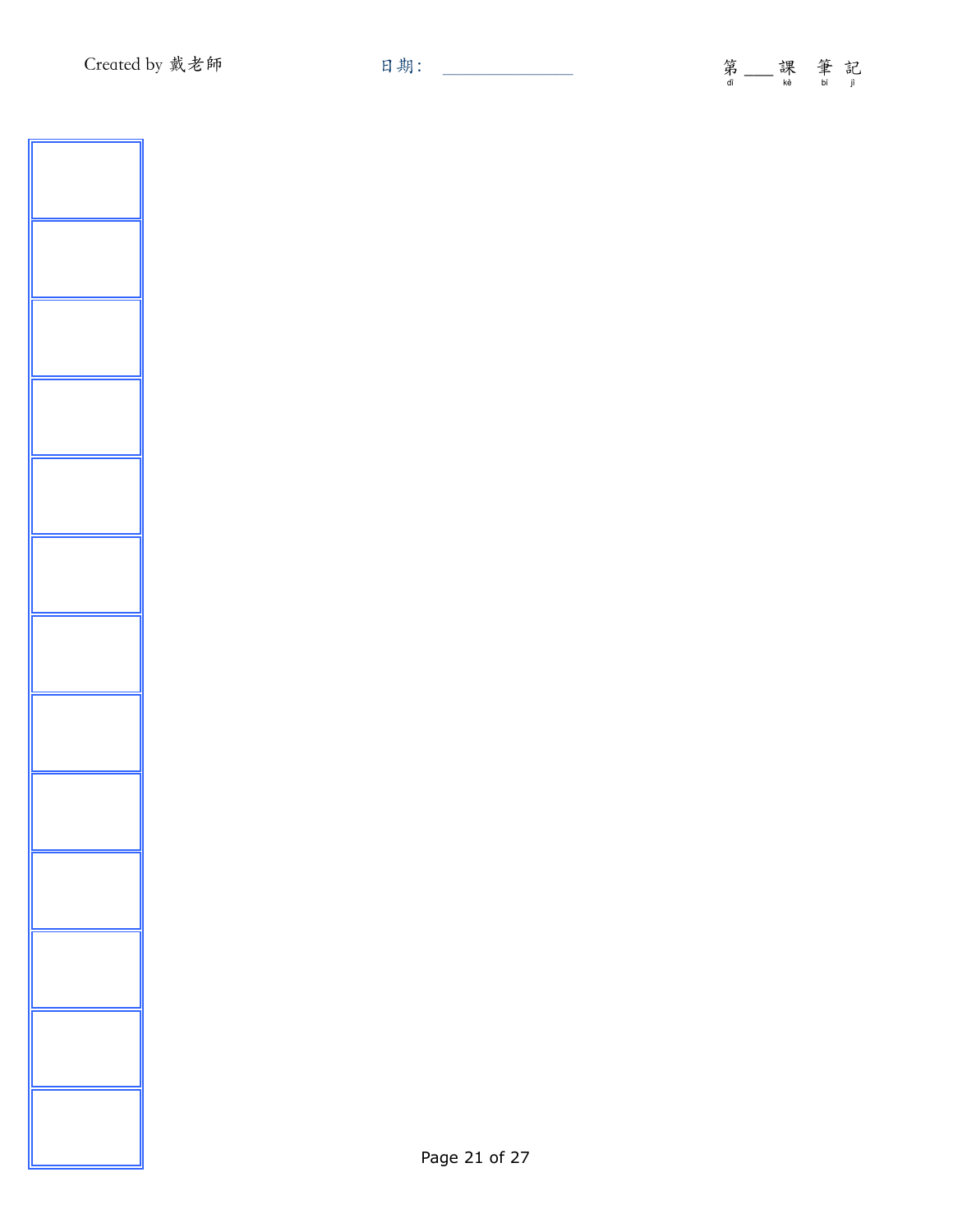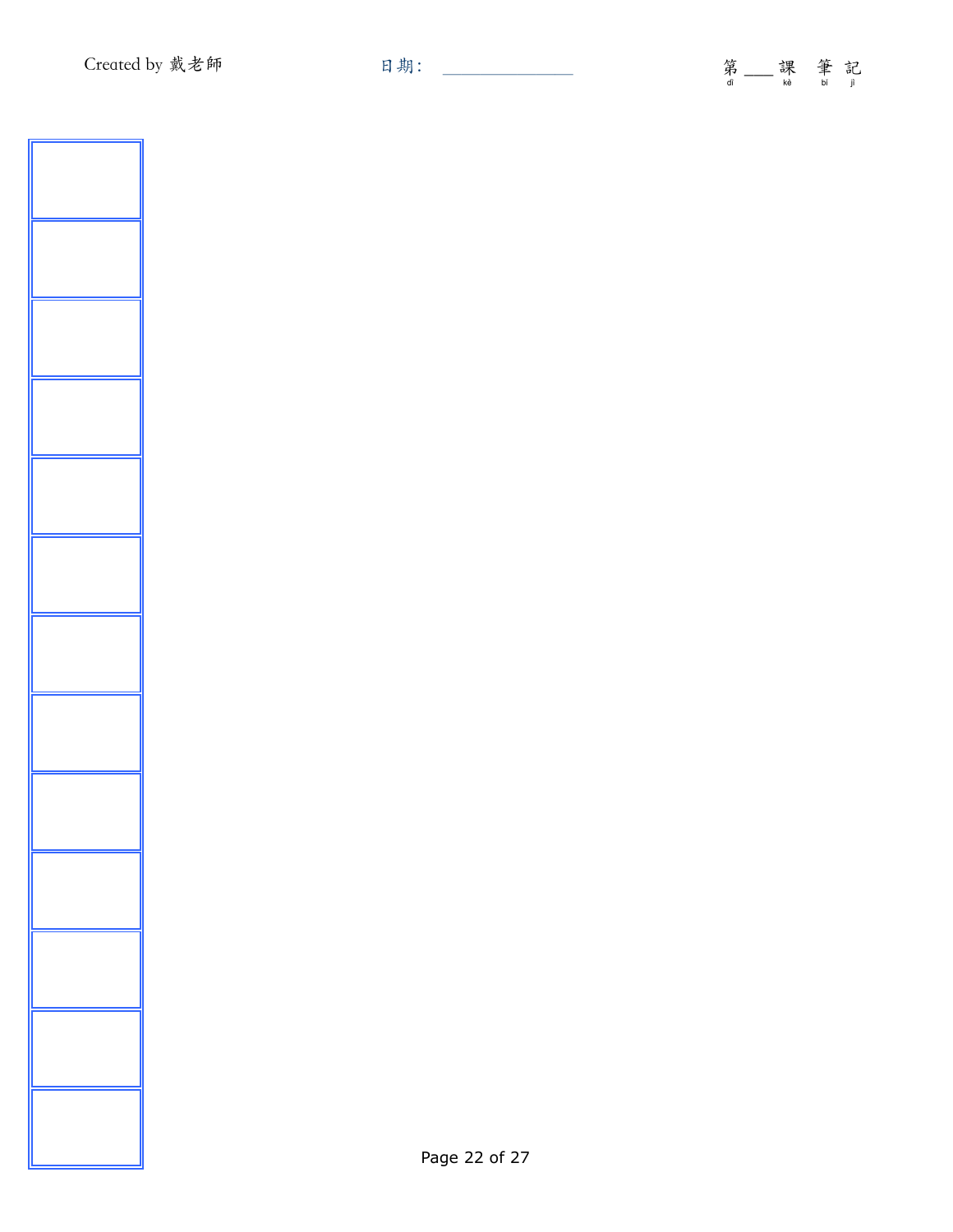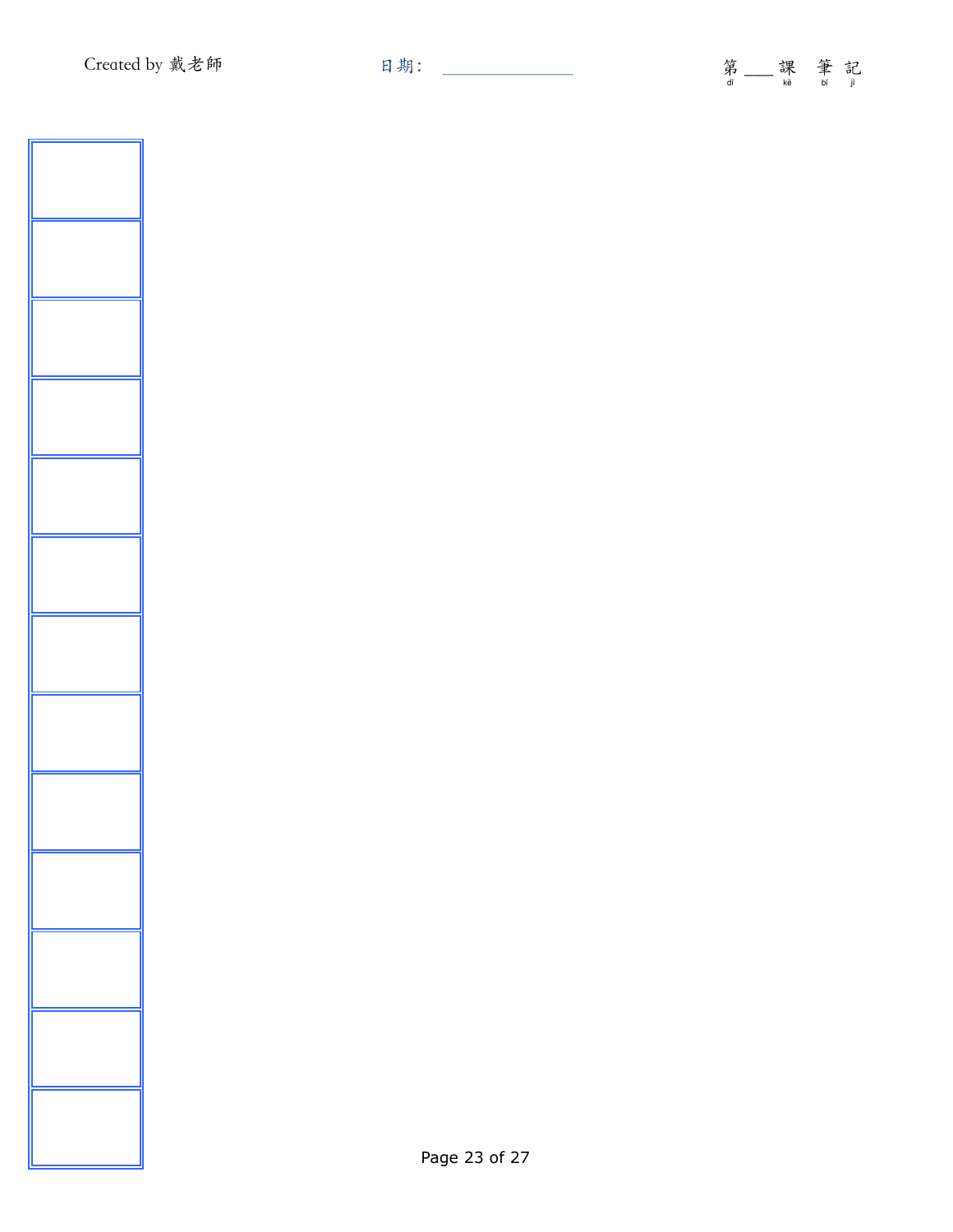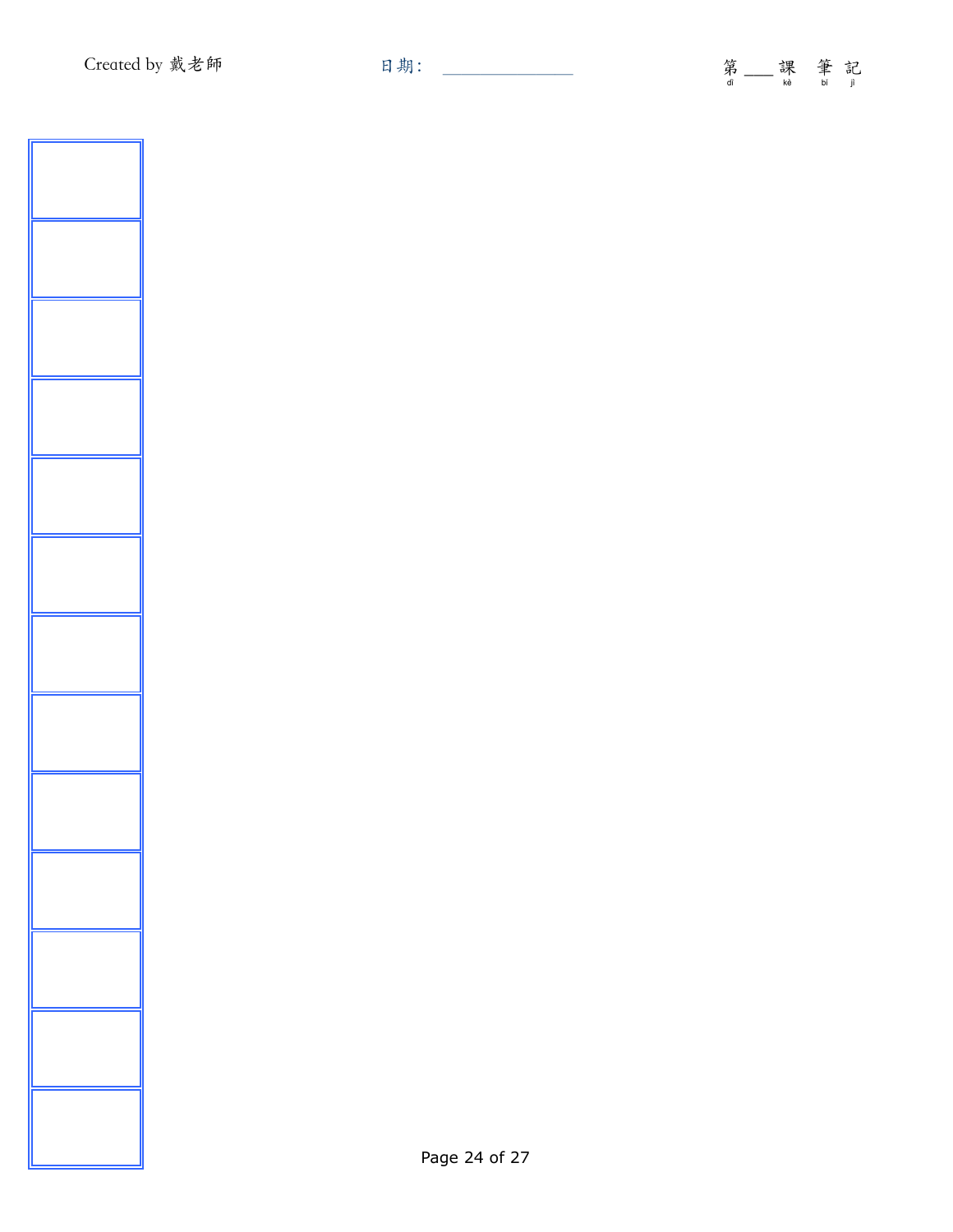